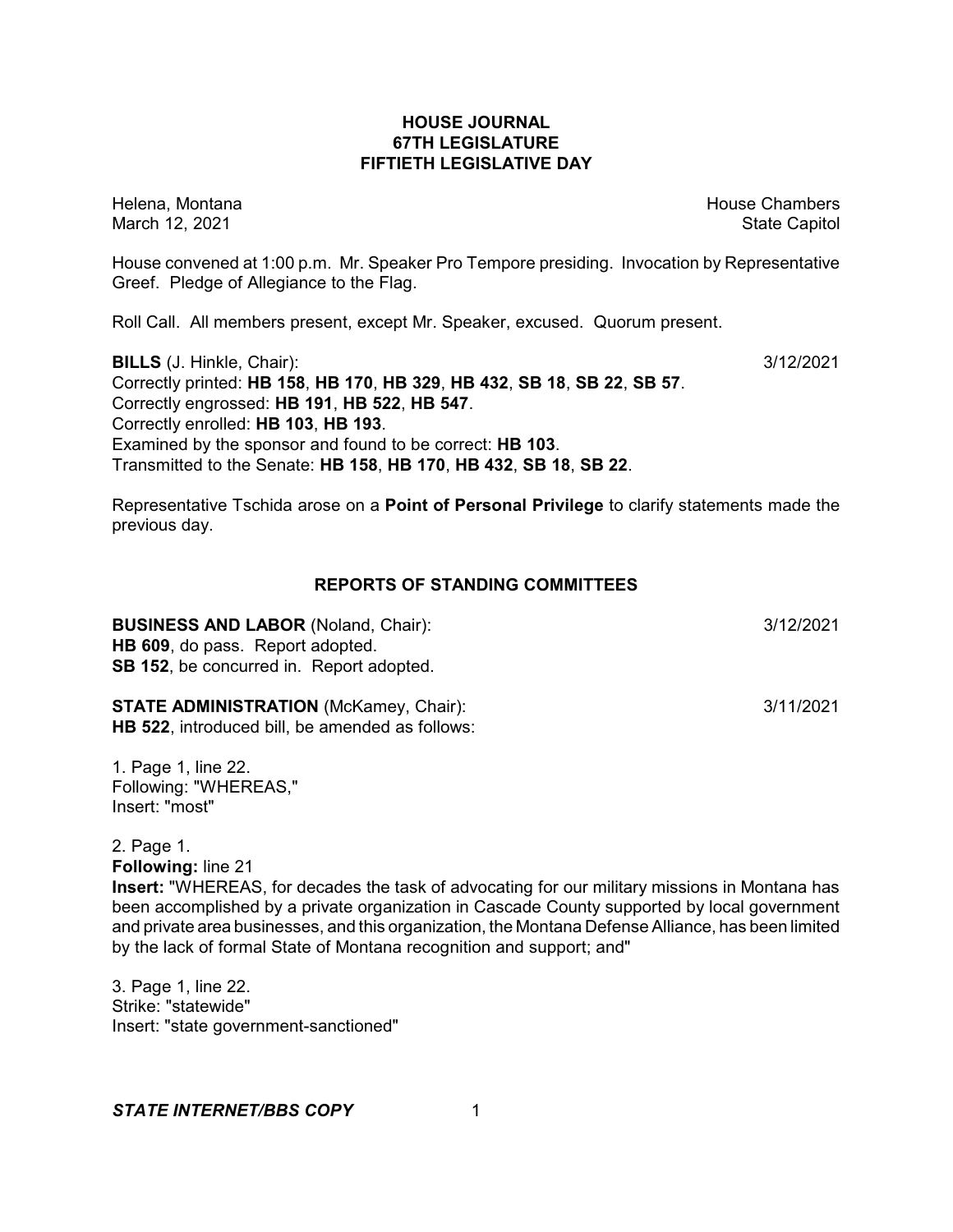4. Page 1, line 24. Strike: "the last state to lack this" Insert: "one of the few states lacking this type of"

5. Page 1, line 25. Following: "implemented" Strike: "." Insert: "; and"

6. Page 1.

**Following:** line 25

**Insert:** " WHEREAS, the current level of competition from other states requires an advocacy effort sanctioned by the State of Montana in order to retain our existing military assets and promote new mission opportunities as well as military-related manufacturing."

7. Page 2, line 7. Following: "general" Insert: "or an alternate member of the governor's staff as selected by the governor"

8. Page 2, line 10 through line 12.

Strike: "a member" on line 10 through "state" on line 12

Insert: "a representative of local government having zoning authority over issues such as encroachment of military installations, as appointed by the county commission of the county with the largest active duty military financial impact in the state"

9. Page 2, line 14 through line 16.

Strike: "a member" on line 14 through "employers" on line 16

Insert: "a representative of an economic development or military advocacy organization from the county with the highest number of military members in the state, as appointed by the county commission of the county with the highest number of military members in the state"

10. Page 4, line 14.

Strike: "active duty liaison member" Insert: "local government zoning representative"

11. Page 4, line 15. Strike: "employment challenges member" Insert: "economic development or military advocacy organization representative"

And, as amended, do pass. Report adopted.

**HB 547**, introduced bill, be amended as follows:

1. Title, line 9. Following: "COMMITTEE;"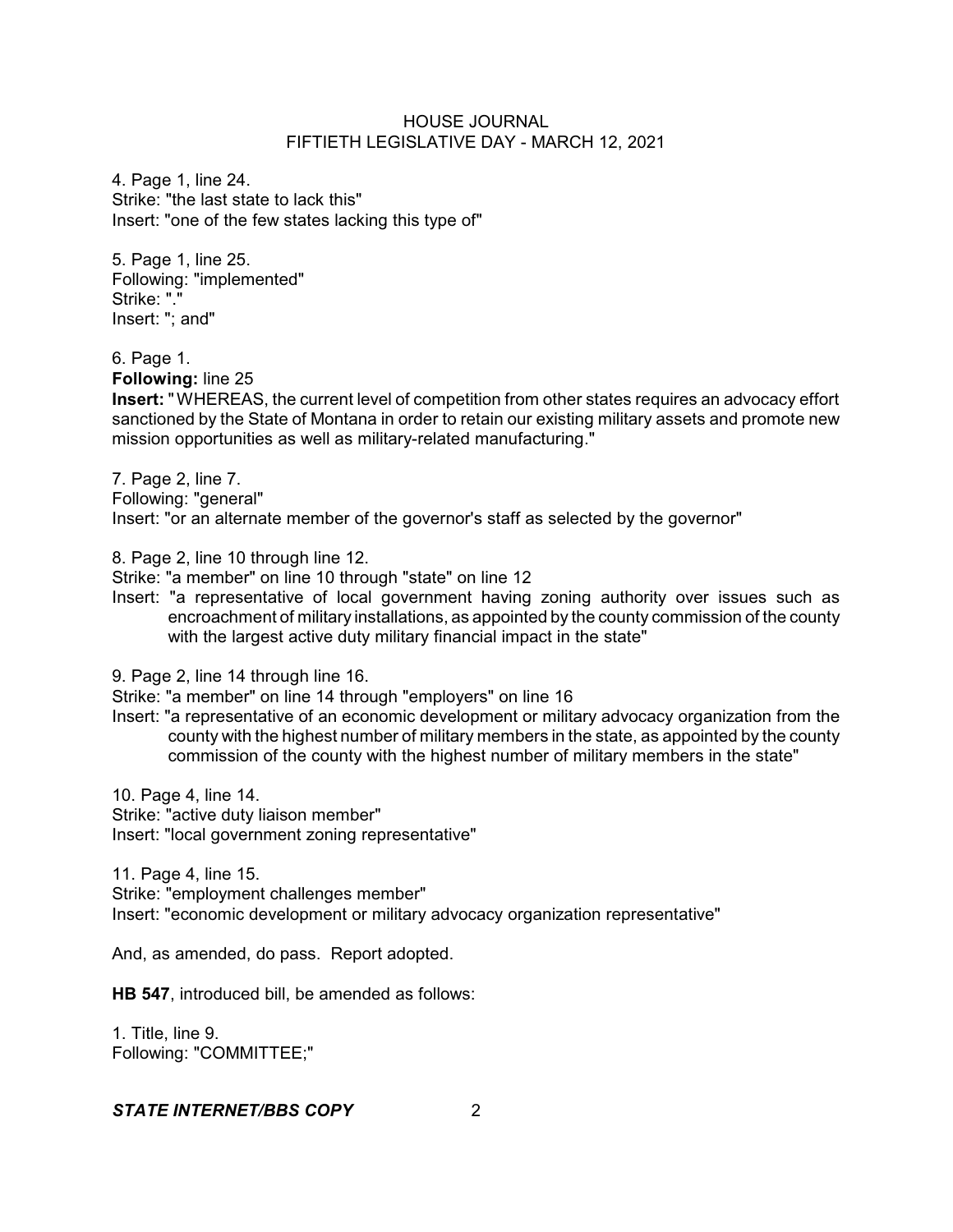Insert: "REQUIRING CONSULTATION WITH THE LEGISLATIVE AUDITOR;" 2. Page 3.

Following: line 2

Insert: "(8) The legislative finance committee shall consult with the legislative auditor to ensure any contract for actuarial services does not duplicate actuarial services obtained for the purposes of auditing the state retirement system."

And, as amended, do pass. Report adopted.

**TAXATION** (Beard, Chair): 3/12/2021 **SB 133**, be concurred in. Report adopted. **SB 257**, be concurred in. Report adopted. **SB 262**, be concurred in. Report adopted.

## **MESSAGES FROM THE SENATE**

**House bills** passed and transmitted to the House for concurrence: 3/10/2021

**HB 19**, introduced by E. Buttrey **HB 64**, introduced by T. Moore **HB 93**, introduced by K. Walsh **HB 180**, introduced by W. Curdy **HB 199**, introduced by D. Harvey **HB 210**, introduced by M. Funk **HB 234**, introduced by M. Stromswold

**House bills** concurred in as amended and returned to the House for concurrence in Senate amendments:

3/10/2021

**HB 65**, introduced by T. Moore **HB 117**, introduced by V. Ricci

**House bill** concurred in as amended and returned to the House for concurrence in Senate amendments:

3/11/2021

**HB 53**, introduced by J. Hamilton

# **FIRST READING AND COMMITMENT OF BILLS**

The following House bills were introduced, read first time, and referred to committees:

**HB 629**, introduced by D. Fern, J. Hamilton, M. Blasdel, referred to Taxation. **HB 630**, introduced by D. Bedey, L. Jones, referred to Appropriations.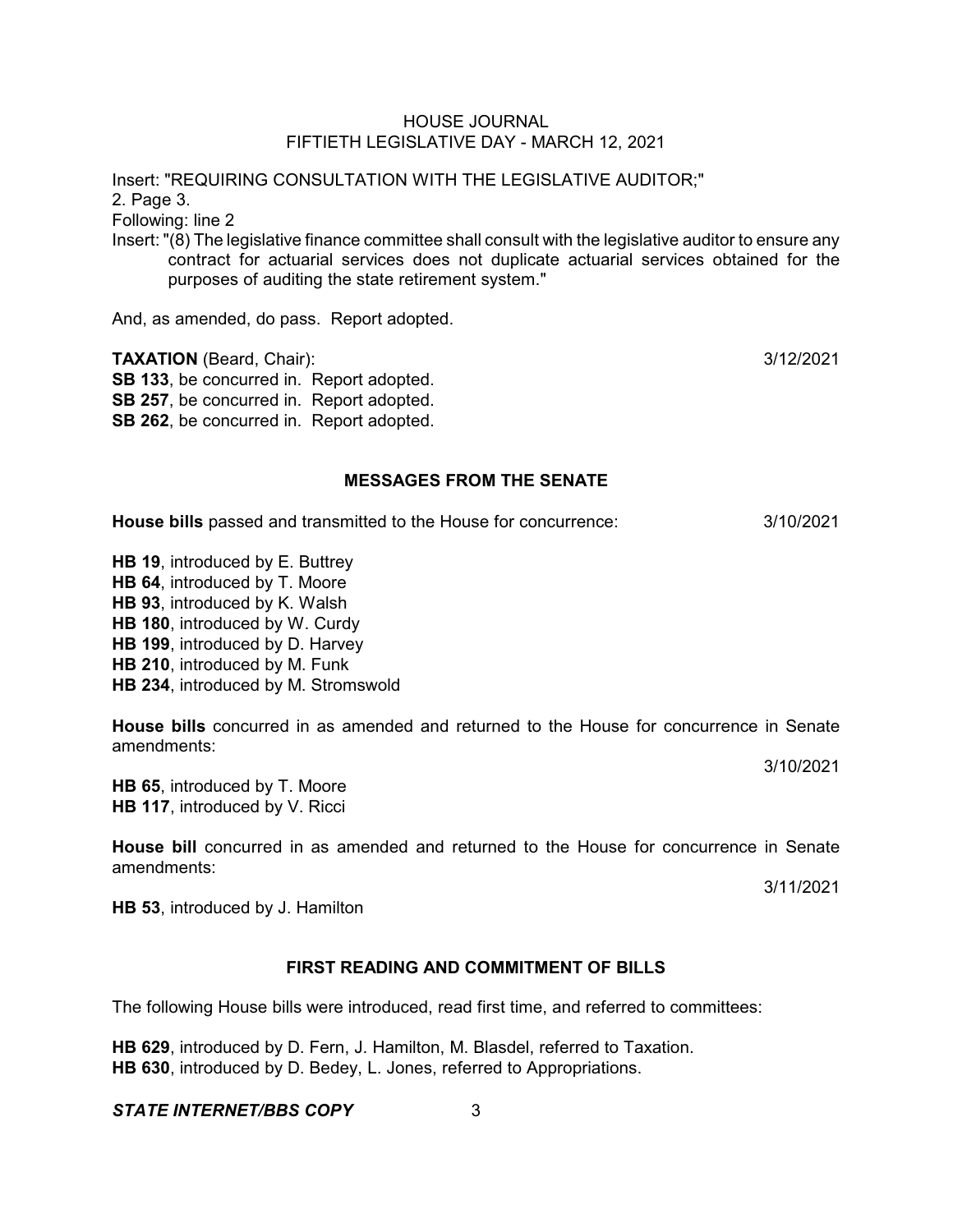**HB 631**, introduced by E. Kerr-Carpenter, K. Abbott, L. Brewster, A. Buckley, D. Fern, G. Frazer, F. Garner, D. Harvey, J. Kassmier, J. Keane, J. Patelis, R. Lynch, referred to Taxation. **HB 632**, introduced by F. Garner, E. Buttrey, referred to Appropriations. **HB 633**, introduced by E. Hill, S. Berglee, M. Binkley, J. Carlson, S. Kerns, M. Noland, A. Regier, K. Bogner, G. Hertz, K. Regier, C. Smith, referred to Education. **HB 634**, introduced by D. Skees, referred to Judiciary. **HB 635**, introduced by D. Skees, referred to Judiciary. **HB 636**, introduced by F. Nave, M. Regier, referred to Taxation.

The following Senate bill was introduced, read first time, and referred to committee:

**SB 201**, introduced by S. Fitzpatrick, referred to Energy, Technology and Federal Relations.

## **THIRD READING OF BILLS**

The following bills having been read three several times, title and history agreed to, were disposed of in the following manner:

**HB 158** passed as follows:

Yeas: Anderson, Bartel, Beard, Bedey, Berglee, Bertoglio, Binkley, Brewster, Buttrey, Carlson, Custer, Dooling, Duram, Fielder, Fitzgerald, Fleming, Frazer, Fuller, Galloway, Garner, Gillette, Gist, Greef, Gunderson, Hill, Hinkle C, Hinkle J, Holmlund, Hopkins, Jones, Kassmier, Kerns, Knudsen C, Knudsen R, Lenz, Ler, Loge, Malone, Marshall, McKamey, Mercer, Mitchell, Moore, Nave, Noland, Patelis, Phalen, Putnam, Read, Regier A, Regier M, Reksten, Ricci, Schillinger, Seekins-Crowe, Sheldon-Galloway, Skees, Stromswold, Trebas, Tschida, Usher, Vinton, Walsh, Welch, Whitman, Zolnikov.

Total 66

Nays: Abbott, Bishop, Buckley, Caferro, Curdy, Dunwell, Farris-Olsen, Fern, France, Funk, Hamilton, Harvey, Hawk, Hayman, Karjala, Keane, Kelker, Keogh, Kerr-Carpenter, Kortum, Marler, Novak, Olsen, Running Wolf, Smith, Stafman, Stewart Peregoy, Sullivan, Tenenbaum, Thane, Weatherwax, Whiteman Pena, Windy Boy. Total 33

Voted absentee: None.

Excused: Mr. Speaker. Total 1

Absent or not voting: None. Total 0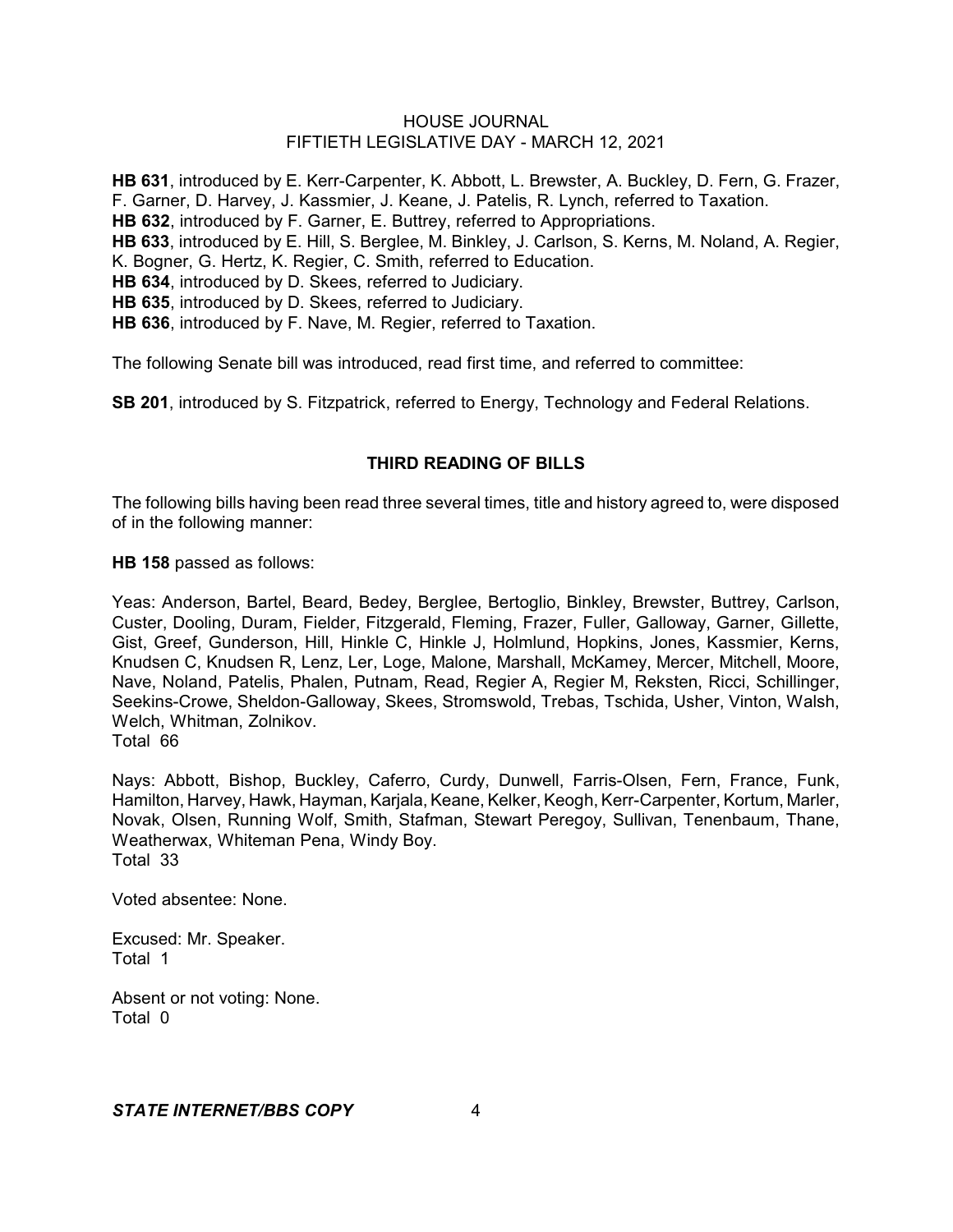**HB 170** passed as follows:

Yeas: Anderson, Bartel, Beard, Bedey, Berglee, Bertoglio, Binkley, Brewster, Buckley, Buttrey, Caferro, Carlson, Curdy, Custer, Dooling, Duram, Fern, Fielder, Fitzgerald, Fleming, Frazer, Fuller, Funk, Galloway, Garner, Gillette, Gist, Greef, Gunderson, Hamilton, Harvey, Hawk, Hill, Hinkle C, Hinkle J, Holmlund, Hopkins, Jones, Karjala, Kassmier, Keane, Kelker, Kerns, Kerr-Carpenter, Knudsen C, Knudsen R, Lenz, Ler, Loge, Malone, Marshall, McKamey, Mercer, Mitchell, Moore, Noland, Novak, Patelis, Phalen, Putnam, Read, Regier A, Regier M, Reksten, Ricci, Running Wolf, Schillinger, Seekins-Crowe, Sheldon-Galloway, Skees, Smith, Stafman, Stewart Peregoy, Stromswold, Thane, Trebas, Tschida, Usher, Vinton, Walsh, Welch, Whitman, Windy Boy, Zolnikov. Total 84

Nays: Abbott, Bishop, Dunwell, Farris-Olsen, France, Hayman, Keogh, Kortum, Marler, Nave, Olsen, Sullivan, Tenenbaum, Weatherwax, Whiteman Pena. Total 15

Voted absentee: None.

Excused: Mr. Speaker. Total 1

Absent or not voting: None. Total 0

**HB 432** passed as follows:

Yeas: Abbott, Anderson, Beard, Bedey, Berglee, Bertoglio, Bishop, Buckley, Buttrey, Caferro, Carlson, Curdy, Custer, Dooling, Dunwell, Duram, Farris-Olsen, Fern, Fielder, Fitzgerald, Fleming, France, Frazer, Fuller, Funk, Galloway, Garner, Gillette, Gist, Greef, Gunderson, Hamilton, Harvey, Hawk, Hayman, Hill, Hinkle C, Hinkle J, Holmlund, Hopkins, Jones, Karjala, Kassmier, Keane, Kelker, Keogh, Kerns, Kerr-Carpenter, Knudsen C, Knudsen R, Kortum, Lenz, Ler, Loge, Malone, Marler, Marshall, McKamey, Mercer, Mitchell, Nave, Noland, Novak, Olsen, Patelis, Phalen, Putnam, Read, Reksten, Ricci, Running Wolf, Schillinger, Seekins-Crowe, Sheldon-Galloway, Skees, Smith, Stafman, Stewart Peregoy, Stromswold, Sullivan, Tenenbaum, Thane, Trebas, Tschida, Usher, Vinton, Walsh, Weatherwax, Welch, Whiteman Pena, Whitman, Windy Boy, Zolnikov. Total 93

Nays: Bartel, Binkley, Brewster, Moore, Regier A, Regier M. Total 6

Voted absentee: None.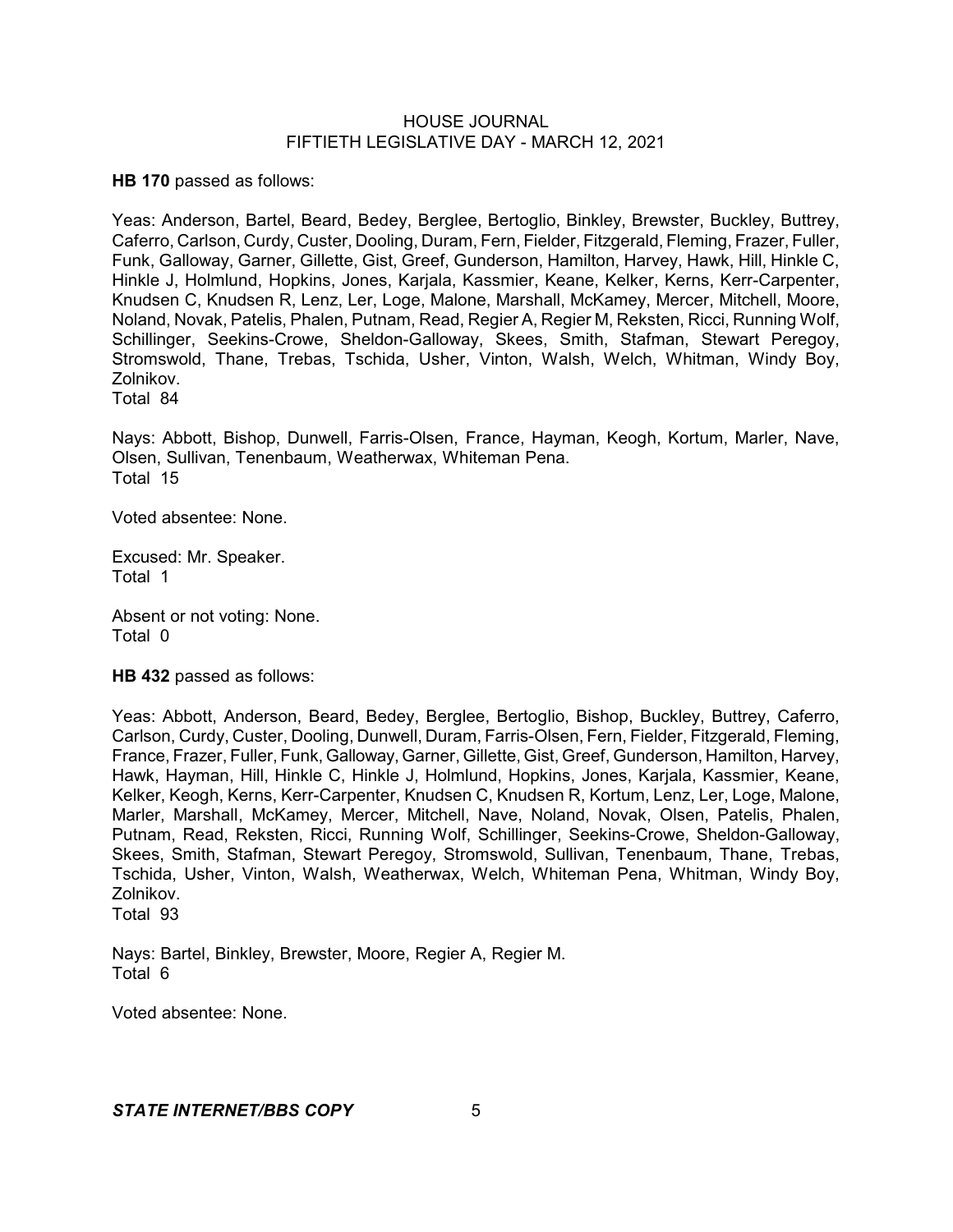Excused: Mr. Speaker. Total 1

Absent or not voting: None. Total 0

**SB 18** concurred in as follows:

Yeas: Abbott, Anderson, Bartel, Beard, Bedey, Berglee, Bertoglio, Binkley, Bishop, Brewster, Buckley, Buttrey, Caferro, Carlson, Curdy, Custer, Dooling, Dunwell, Duram, Farris-Olsen, Fern, Fielder, Fitzgerald, Fleming, France, Frazer, Funk, Galloway, Garner, Gillette, Gist, Greef, Gunderson, Hamilton, Harvey, Hawk, Hayman, Hill, Hinkle C, Hinkle J, Holmlund, Hopkins, Jones, Karjala, Kassmier, Keane, Kelker, Keogh, Kerns, Kerr-Carpenter, Knudsen C, Knudsen R, Kortum, Lenz, Ler, Loge, Malone, Marler, Marshall, McKamey, Mercer, Mitchell, Moore, Nave, Noland, Novak, Olsen, Patelis, Phalen, Putnam, Read, Regier A, Regier M, Reksten, Ricci, Running Wolf, Schillinger, Seekins-Crowe, Sheldon-Galloway, Skees, Smith, Stafman, Stewart Peregoy, Stromswold, Sullivan, Tenenbaum, Thane, Trebas, Usher, Vinton, Walsh, Weatherwax, Welch, Whiteman Pena, Whitman, Windy Boy, Zolnikov. Total 97

Nays: Fuller, Tschida. Total 2

Voted absentee: None.

Excused: Mr. Speaker. Total 1

Absent or not voting: None. Total 0

**SB 22** concurred in as follows:

Yeas: Abbott, Anderson, Bartel, Beard, Bedey, Berglee, Bertoglio, Binkley, Bishop, Brewster, Buckley, Buttrey, Caferro, Carlson, Curdy, Custer, Dooling, Dunwell, Duram, Farris-Olsen, Fern, Fielder, Fitzgerald, Fleming, France, Frazer, Fuller, Funk, Galloway, Garner, Gillette, Gist, Greef, Gunderson, Hamilton, Harvey, Hawk, Hayman, Hill, Hinkle C, Hinkle J, Holmlund, Hopkins, Jones, Karjala, Kassmier, Keane, Kelker, Keogh, Kerns, Kerr-Carpenter, Knudsen C, Knudsen R, Kortum, Lenz, Ler, Loge, Malone, Marler, Marshall, McKamey, Mercer, Mitchell, Moore, Nave, Noland, Novak, Olsen, Patelis, Phalen, Putnam, Read, Regier A, Regier M, Reksten, Ricci, Running Wolf, Schillinger, Seekins-Crowe, Sheldon-Galloway, Skees, Smith, Stafman, Stewart Peregoy, Stromswold, Sullivan, Tenenbaum, Thane, Trebas, Tschida, Usher, Vinton, Walsh, Weatherwax, Welch, Whiteman Pena, Whitman, Windy Boy, Zolnikov. Total 99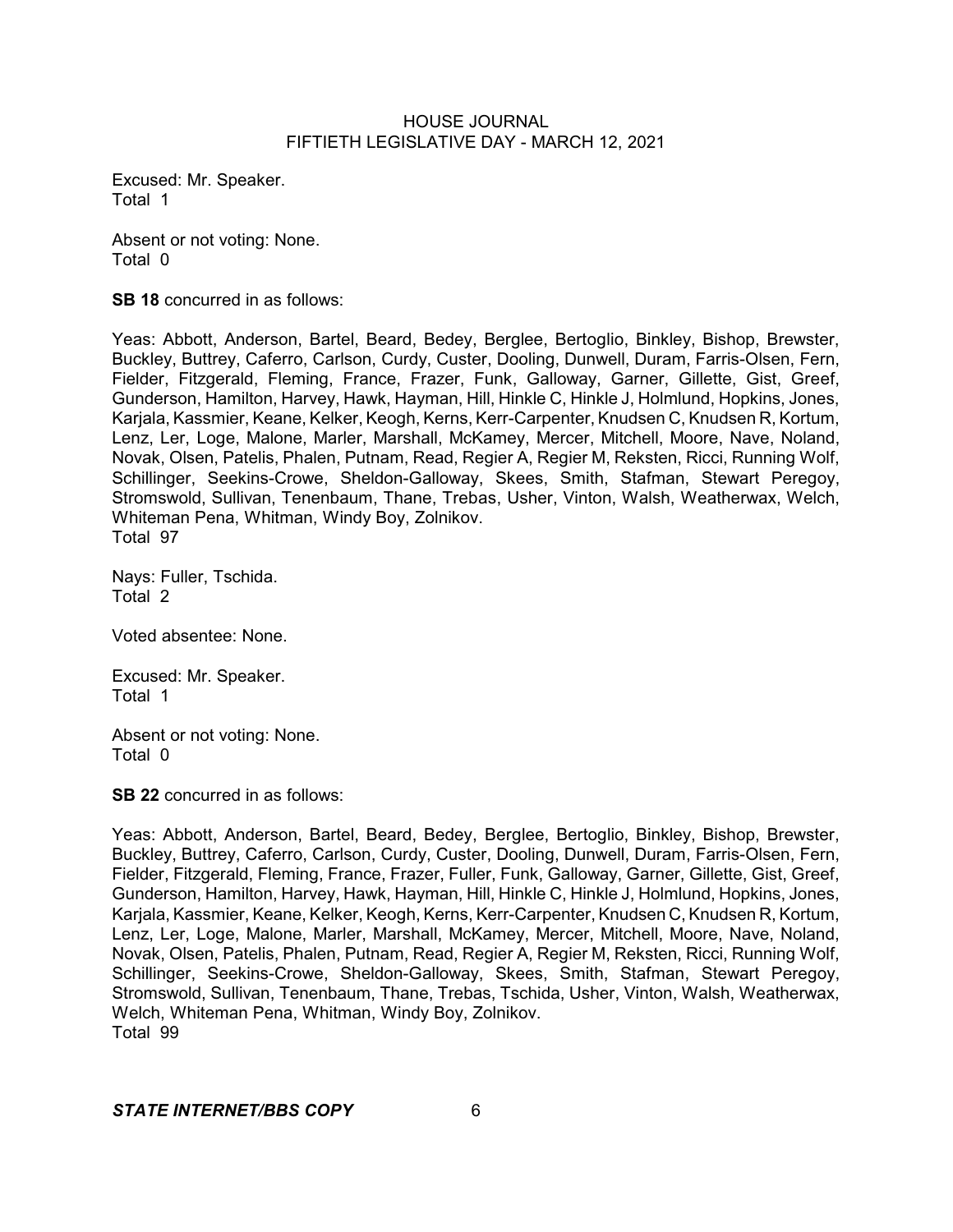Nays: None. Total 0

Voted absentee: None.

Excused: Mr. Speaker. Total 1

Absent or not voting: None. Total 0

**SB 57 failed** as follows:

Yeas: Abbott, Bedey, Bertoglio, Bishop, Buckley, Buttrey, Caferro, Curdy, Custer, Dooling, Dunwell, Farris-Olsen, Fern, France, Funk, Garner, Greef, Hamilton, Harvey, Hawk, Hayman, Holmlund, Jones, Karjala, Keane, Kelker, Keogh, Kerr-Carpenter, Knudsen C, Kortum, Malone, Marler, Novak, Olsen, Putnam, Running Wolf, Smith, Stafman, Stewart Peregoy, Sullivan, Tenenbaum, Thane, Weatherwax, Welch, Whiteman Pena, Whitman, Windy Boy. Total 47

Nays: Anderson, Bartel, Beard, Berglee, Binkley, Brewster, Carlson, Duram, Fielder, Fitzgerald, Fleming, Frazer, Fuller, Galloway, Gillette, Gist, Gunderson, Hill, Hinkle C, Hinkle J, Hopkins, Kassmier, Kerns, Knudsen R, Lenz, Ler, Loge, Marshall, McKamey, Mercer, Mitchell, Moore, Nave, Noland, Patelis, Phalen, Read, Regier A, Regier M, Reksten, Ricci, Schillinger, Seekins-Crowe, Sheldon-Galloway, Skees, Stromswold, Trebas, Tschida, Usher, Vinton, Walsh, Zolnikov. Total 52

Voted absentee: None.

Excused: Mr. Speaker. Total 1

Absent or not voting: None. Total 0

# **SECOND READING OF BILLS (COMMITTEE OF THE WHOLE)**

Majority Leader Vinton moved the House resolve itself into a Committee of the Whole for consideration of business on second reading. Motion carried. Representative Zolnikov in the chair.

Mr. Speaker: We, your Committee of the Whole, having had under consideration business on second reading, recommend as follows: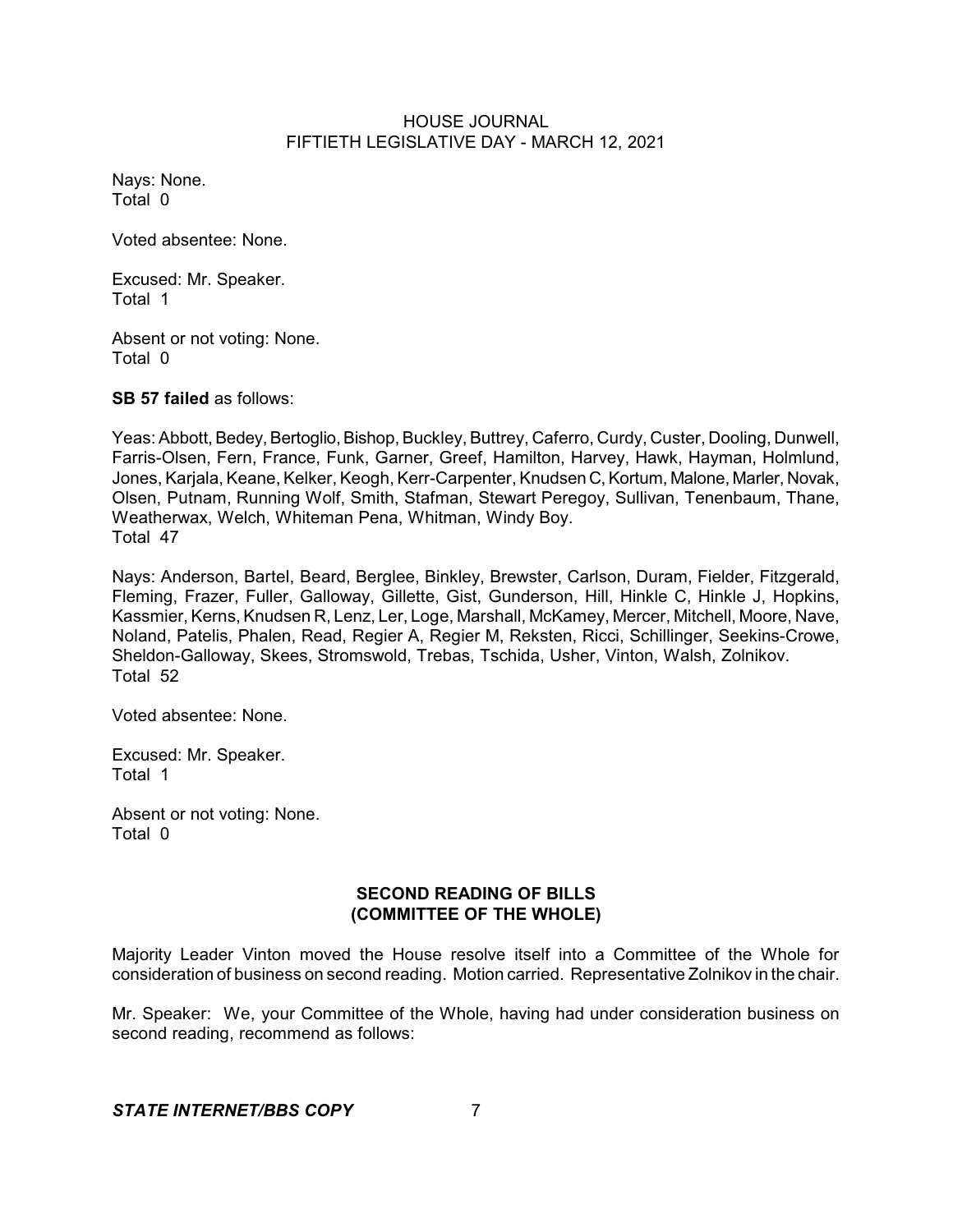**SB 80** - Majority Leader Vinton moved consideration of **SB 80** be placed at the top of the second reading board. Without objection, so ordered.

**SB 123** - Majority Leader Vinton moved consideration of **SB 123** be placed at the top of the second reading board. Without objection, so ordered.

**SB 80** - Representative M. Regier moved **SB 80** be concurred in. Motion carried as follows:

Yeas: Abbott, Anderson, Bartel, Beard, Bedey, Berglee, Bertoglio, Binkley, Bishop, Brewster, Buttrey, Caferro, Carlson, Curdy, Custer, Dooling, Dunwell, Duram, Farris-Olsen, Fern, Fielder, Fitzgerald, Fleming, France, Frazer, Fuller, Funk, Galloway, Garner, Gillette, Gist, Greef, Gunderson, Hamilton, Harvey, Hawk, Hayman, Hill, Hinkle C, Hinkle J, Holmlund, Hopkins, Jones, Karjala, Kassmier, Keane, Kelker, Keogh, Kerns, Kerr-Carpenter, Knudsen C, Knudsen R, Kortum, Lenz, Ler, Loge, Malone, Marler, Marshall, McKamey, Mercer, Mitchell, Moore, Noland, Novak, Olsen, Patelis, Phalen, Putnam, Read, Regier A, Regier M, Reksten, Ricci, Running Wolf, Schillinger, Seekins-Crowe, Sheldon-Galloway, Skees, Smith, Stafman, Stewart Peregoy, Stromswold, Sullivan, Tenenbaum, Thane, Trebas, Tschida, Usher, Vinton, Walsh, Weatherwax, Welch, Whiteman Pena, Whitman, Windy Boy, Zolnikov, Mr. Speaker. Total 98

Nays: None. Total 0

Voted absentee: Mr. Speaker, Aye.

Excused: Mr. Speaker. Total 1

Absent or not voting: Buckley, Nave. Total 2

**SB 123** - Representative M. Regier moved **SB 123** be concurred in. Motion carried as follows:

Yeas: Abbott, Anderson, Bartel, Beard, Bedey, Berglee, Bertoglio, Binkley, Bishop, Brewster, Buckley, Buttrey, Caferro, Carlson, Curdy, Custer, Dooling, Dunwell, Duram, Farris-Olsen, Fern, Fielder, Fitzgerald, Fleming, France, Frazer, Fuller, Funk, Galloway, Garner, Gillette, Gist, Greef, Gunderson, Hamilton, Harvey, Hawk, Hayman, Hill, Hinkle C, Hinkle J, Holmlund, Hopkins, Jones, Karjala, Kassmier, Keane, Kelker, Keogh, Kerns, Kerr-Carpenter, Knudsen C, Knudsen R, Kortum, Lenz, Ler, Loge, Malone, Marler, Marshall, McKamey, Mercer, Mitchell, Moore, Nave, Noland, Novak, Olsen, Patelis, Phalen, Putnam, Read, Regier A, Regier M, Reksten, Ricci, Running Wolf, Schillinger, Seekins-Crowe, Sheldon-Galloway, Skees, Smith, Stafman, Stewart Peregoy, Stromswold, Sullivan, Tenenbaum, Thane, Trebas, Tschida, Usher, Vinton, Walsh, Weatherwax, Welch, Whiteman Pena, Whitman, Windy Boy, Zolnikov, Mr. Speaker. Total 100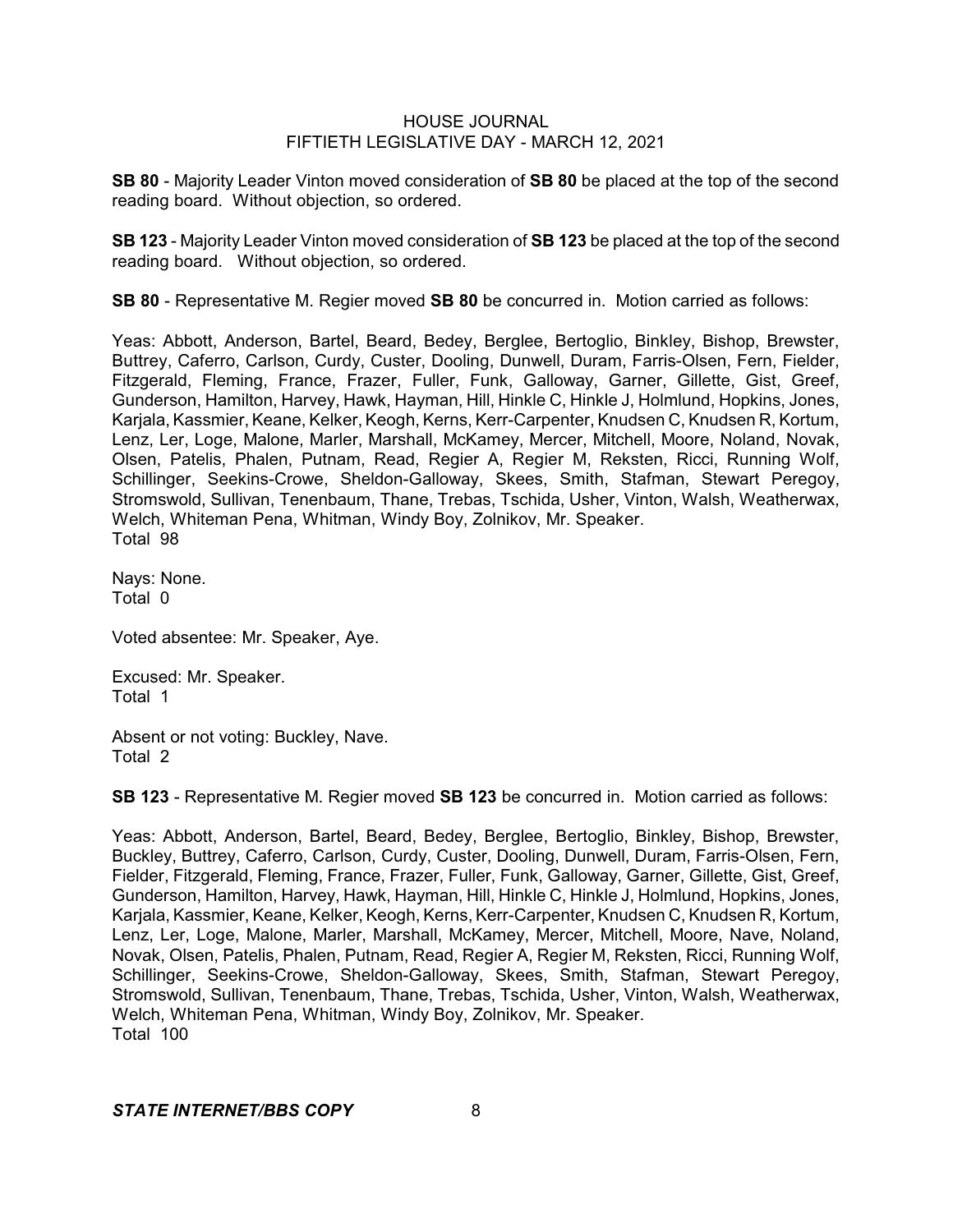Nays: None. Total 0

Voted absentee: Mr. Speaker, Aye.

Excused: Mr. Speaker. Total 1

Absent or not voting: None. Total 0

**HB 302** - Representative Kassmier moved **HB 302** do pass. Motion carried as follows:

Yeas: Anderson, Bartel, Beard, Bedey, Berglee, Bertoglio, Binkley, Brewster, Buttrey, Carlson, Custer, Dooling, Duram, Fielder, Fitzgerald, Fleming, Frazer, Fuller, Galloway, Garner, Gillette, Gist, Greef, Gunderson, Hill, Hinkle C, Hinkle J, Holmlund, Hopkins, Jones, Kassmier, Kerns, Knudsen C, Knudsen R, Lenz, Ler, Loge, Malone, Marshall, McKamey, Mercer, Mitchell, Moore, Nave, Noland, Patelis, Phalen, Putnam, Read, Regier A, Regier M, Reksten, Ricci, Schillinger, Seekins-Crowe, Sheldon-Galloway, Skees, Stromswold, Trebas, Tschida, Usher, Vinton, Walsh, Welch, Whitman, Zolnikov, Mr. Speaker. Total 67

Nays: Abbott, Bishop, Buckley, Caferro, Curdy, Dunwell, Farris-Olsen, Fern, France, Funk, Hamilton, Harvey, Hawk, Hayman, Karjala, Keane, Kelker, Keogh, Kerr-Carpenter, Kortum, Marler, Novak, Olsen, Running Wolf, Smith, Stafman, Stewart Peregoy, Sullivan, Tenenbaum, Thane, Weatherwax, Whiteman Pena, Windy Boy. Total 33

Voted absentee: Mr. Speaker, Aye.

Excused: Mr. Speaker. Total 1

Absent or not voting: None. Total 0

**HB 490** - Representative Kerns moved **HB 490** do pass. Motion carried as follows:

Yeas: Anderson, Bartel, Beard, Bedey, Berglee, Bertoglio, Binkley, Brewster, Buttrey, Carlson, Custer, Dooling, Duram, Fern, Fielder, Fitzgerald, Fleming, Frazer, Fuller, Galloway, Garner, Gillette, Gist, Greef, Gunderson, Hill, Hinkle C, Hinkle J, Holmlund, Hopkins, Jones, Kassmier, Kerns, Knudsen C, Knudsen R, Lenz, Ler, Loge, Malone, Marshall, McKamey, Mercer, Mitchell, Moore, Nave, Noland, Patelis, Phalen, Putnam, Read, Regier A, Regier M, Reksten, Ricci,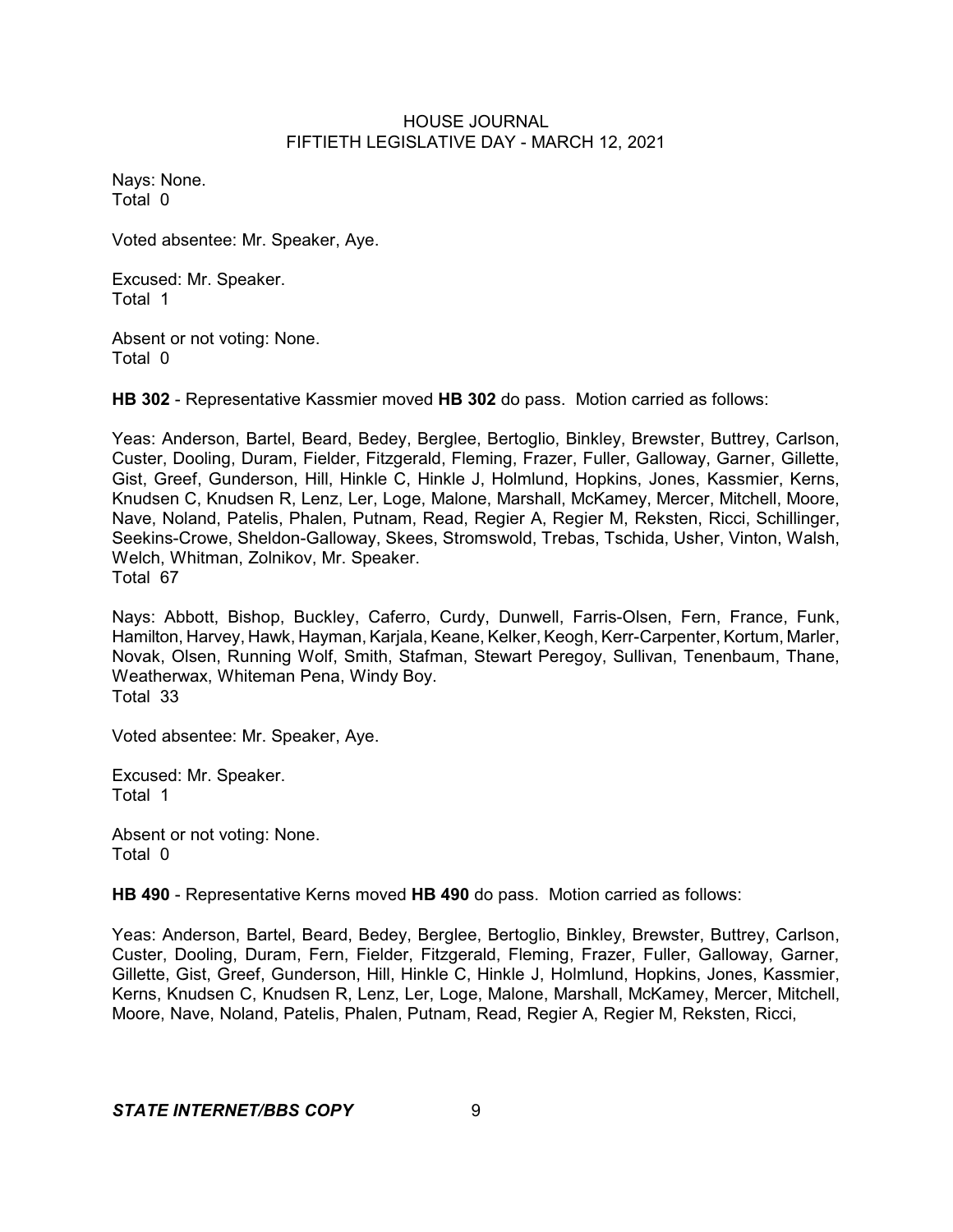Schillinger, Seekins-Crowe, Sheldon-Galloway, Skees, Stromswold, Trebas, Tschida, Usher, Vinton, Walsh, Welch, Whitman, Zolnikov, Mr. Speaker. Total 68

Nays: Abbott, Bishop, Buckley, Caferro, Curdy, Dunwell, Farris-Olsen, France, Funk, Hamilton, Harvey, Hawk, Hayman, Karjala, Keane, Kelker, Keogh, Kerr-Carpenter, Kortum, Marler, Novak, Olsen, Running Wolf, Smith, Stafman, Stewart Peregoy, Sullivan, Tenenbaum, Thane, Weatherwax, Whiteman Pena, Windy Boy. Total 32

Voted absentee: Mr. Speaker, Aye.

Excused: Mr. Speaker Total 1

Absent or not voting: None. Total 0

**HB 593** - Representative Seekins-Crowe moved **HB 593** do pass. Motion carried as follows:

Yeas: Anderson, Bartel, Beard, Bedey, Berglee, Bertoglio, Binkley, Brewster, Buckley, Buttrey, Carlson, Custer, Dooling, Duram, Fern, Fielder, Fitzgerald, Fleming, Frazer, Fuller, Galloway, Garner, Gillette, Gist, Greef, Gunderson, Hamilton, Hill, Hinkle C, Hinkle J, Holmlund, Hopkins, Jones, Kassmier, Kelker, Kerns, Knudsen C, Knudsen R, Lenz, Ler, Loge, Malone, Marshall, McKamey, Mercer, Mitchell, Moore, Nave, Noland, Novak, Patelis, Phalen, Putnam, Read, Regier A, Regier M, Reksten, Ricci, Schillinger, Seekins-Crowe, Sheldon-Galloway, Smith, Stromswold, Thane, Trebas, Tschida, Usher, Vinton, Walsh, Welch, Whitman, Zolnikov, Mr. Speaker. Total 73

Nays: Abbott, Bishop, Caferro, Curdy, Dunwell, Farris-Olsen, France, Funk, Harvey, Hawk, Hayman, Karjala, Keane, Keogh, Kerr-Carpenter, Kortum, Marler, Olsen, Running Wolf, Skees, Stafman, Stewart Peregoy, Sullivan, Tenenbaum, Weatherwax, Whiteman Pena, Windy Boy. Total 27

Voted absentee: Mr. Speaker, Aye.

Excused: Mr. Speaker. Total 1

Absent or not voting: None. Total 0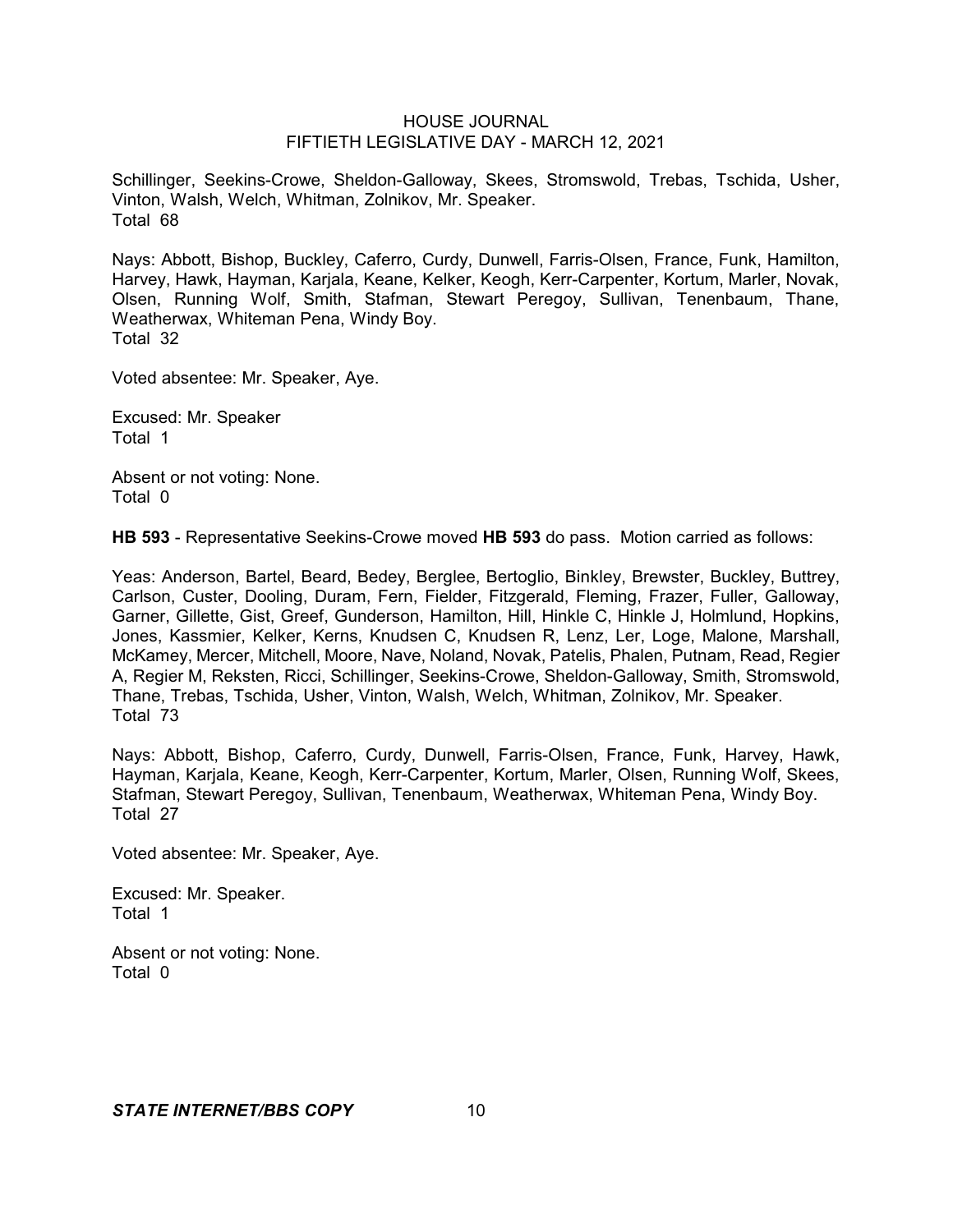**SB 38** - Representative Loge moved **SB 38** be concurred in. Motion carried as follows:

Yeas: Abbott, Anderson, Bedey, Bertoglio, Binkley, Bishop, Brewster, Buckley, Buttrey, Caferro, Curdy, Custer, Dooling, Dunwell, Duram, Farris-Olsen, Fern, Fielder, Fitzgerald, Fleming, France, Frazer, Fuller, Funk, Galloway, Garner, Gillette, Gist, Greef, Gunderson, Hamilton, Harvey, Hawk, Hayman, Hinkle C, Hinkle J, Holmlund, Hopkins, Jones, Karjala, Keane, Kelker, Keogh, Kerns, Kerr-Carpenter, Knudsen C, Knudsen R, Kortum, Loge, Malone, Marler, Marshall, McKamey, Mercer, Mitchell, Moore, Nave, Noland, Novak, Olsen, Patelis, Phalen, Putnam, Read, Regier A, Regier M, Reksten, Running Wolf, Schillinger, Seekins-Crowe, Sheldon-Galloway, Skees, Smith, Stafman, Stewart Peregoy, Stromswold, Sullivan, Tenenbaum, Thane, Trebas, Tschida, Usher, Vinton, Walsh, Weatherwax, Welch, Whiteman Pena, Whitman, Windy Boy, Zolnikov, Mr. Speaker. Total 91

Nays: Bartel, Beard, Berglee, Carlson, Hill, Kassmier, Lenz, Ler, Ricci. Total 9

Voted absentee: Mr. Speaker, Aye.

Excused: Mr. Speaker. Total 1

Absent or not voting: None. Total 0

**SB 62** - Representative J. Hinkle moved **SB 62** be concurred in. Motion carried as follows:

Yeas: Abbott, Anderson, Bartel, Beard, Bedey, Berglee, Bertoglio, Binkley, Bishop, Brewster, Buckley, Buttrey, Caferro, Carlson, Curdy, Custer, Dooling, Dunwell, Duram, Farris-Olsen, Fern, Fielder, Fitzgerald, Fleming, France, Frazer, Fuller, Funk, Galloway, Garner, Gillette, Gist, Greef, Gunderson, Hamilton, Harvey, Hawk, Hayman, Hill, Hinkle C, Hinkle J, Holmlund, Hopkins, Jones, Karjala, Kassmier, Keane, Kelker, Keogh, Kerns, Kerr-Carpenter, Knudsen C, Knudsen R, Kortum, Lenz, Ler, Loge, Malone, Marler, Marshall, McKamey, Mercer, Mitchell, Moore, Nave, Noland, Novak, Olsen, Patelis, Phalen, Putnam, Read, Regier A, Regier M, Reksten, Ricci, Running Wolf, Schillinger, Seekins-Crowe, Sheldon-Galloway, Skees, Smith, Stafman, Stewart Peregoy, Stromswold, Sullivan, Tenenbaum, Thane, Trebas, Tschida, Usher, Vinton, Walsh, Weatherwax, Welch, Whiteman Pena, Whitman, Windy Boy, Zolnikov, Mr. Speaker. Total 100

Nays: None. Total 0

Voted absentee: Mr. Speaker, Aye.

Excused: Mr. Speaker. Total 1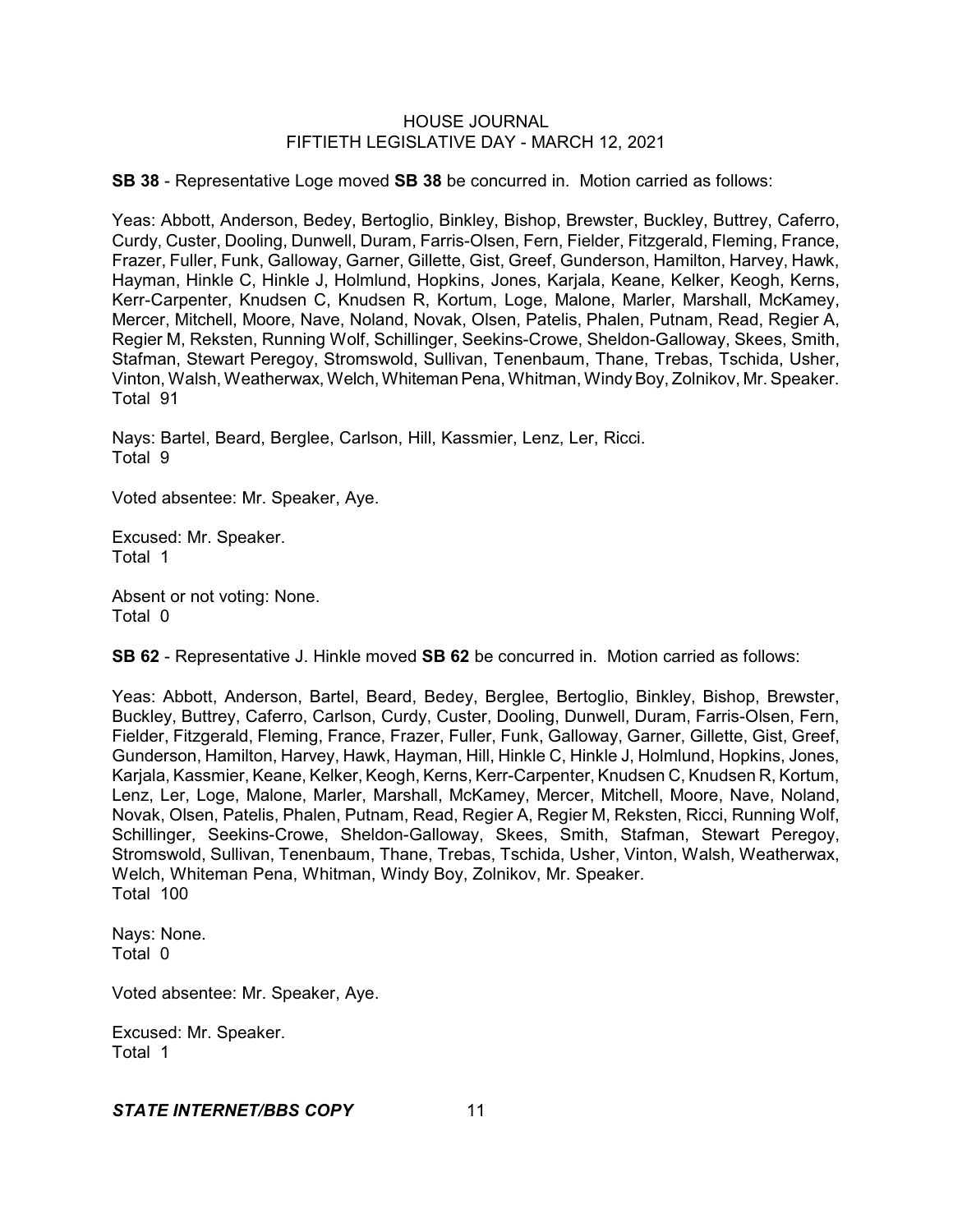Absent or not voting: None. Total 0

**SB 58** - Representative Kassmier moved **SB 58** be concurred in. Motion carried as follows:

Yeas: Abbott, Anderson, Bartel, Beard, Bedey, Berglee, Bertoglio, Binkley, Bishop, Brewster, Buckley, Buttrey, Caferro, Carlson, Curdy, Custer, Dooling, Dunwell, Duram, Farris-Olsen, Fern, Fielder, Fitzgerald, Fleming, France, Frazer, Fuller, Funk, Galloway, Garner, Gillette, Gist, Greef, Gunderson, Hamilton, Harvey, Hawk, Hayman, Hill, Hinkle C, Hinkle J, Holmlund, Hopkins, Jones, Karjala, Kassmier, Keane, Kelker, Keogh, Kerns, Kerr-Carpenter, Knudsen C, Knudsen R, Kortum, Lenz, Ler, Loge, Malone, Marler, Marshall, McKamey, Mercer, Mitchell, Moore, Nave, Noland, Novak, Olsen, Patelis, Phalen, Putnam, Read, Regier A, Regier M, Reksten, Ricci, Running Wolf, Schillinger, Seekins-Crowe, Sheldon-Galloway, Skees, Smith, Stafman, Stewart Peregoy, Stromswold, Sullivan, Tenenbaum, Thane, Trebas, Tschida, Usher, Vinton, Walsh, Weatherwax,

Welch, Whiteman Pena, Whitman, Windy Boy, Zolnikov, Mr. Speaker. Total 100

Nays: None. Total 0

Voted absentee: Mr. Speaker, Aye.

Excused: Mr. Speaker. Total 1

Absent or not voting: None. Total 0

**SB 69** - Representative Ler moved **SB 69** be concurred in. Motion carried as follows:

Yeas: Anderson, Bartel, Beard, Bedey, Berglee, Bertoglio, Binkley, Brewster, Buttrey, Carlson, Curdy, Custer, Dooling, Duram, Fielder, Fitzgerald, Fleming, Frazer, Fuller, Galloway, Garner, Gillette, Gist, Greef, Gunderson, Hill, Hinkle C, Hinkle J, Holmlund, Hopkins, Jones, Kassmier, Keane, Kerns, Knudsen C, Knudsen R, Lenz, Ler, Loge, Malone, Marshall, McKamey, Mercer, Mitchell, Moore, Nave, Noland, Patelis, Phalen, Putnam, Read, Regier A, Regier M, Reksten, Ricci, Schillinger, Seekins-Crowe, Sheldon-Galloway, Skees, Smith, Stromswold, Trebas, Tschida, Usher, Vinton, Walsh, Welch, Whitman, Zolnikov, Mr. Speaker. Total 70

Nays: Abbott, Bishop, Buckley, Caferro, Dunwell, Farris-Olsen, Fern, France, Funk, Hamilton, Harvey, Hawk, Hayman, Karjala, Kelker, Keogh, Kerr-Carpenter, Kortum, Marler, Novak, Olsen, Running Wolf, Stafman, Stewart Peregoy, Sullivan, Tenenbaum, Thane, Weatherwax, Whiteman Pena, Windy Boy. Total 30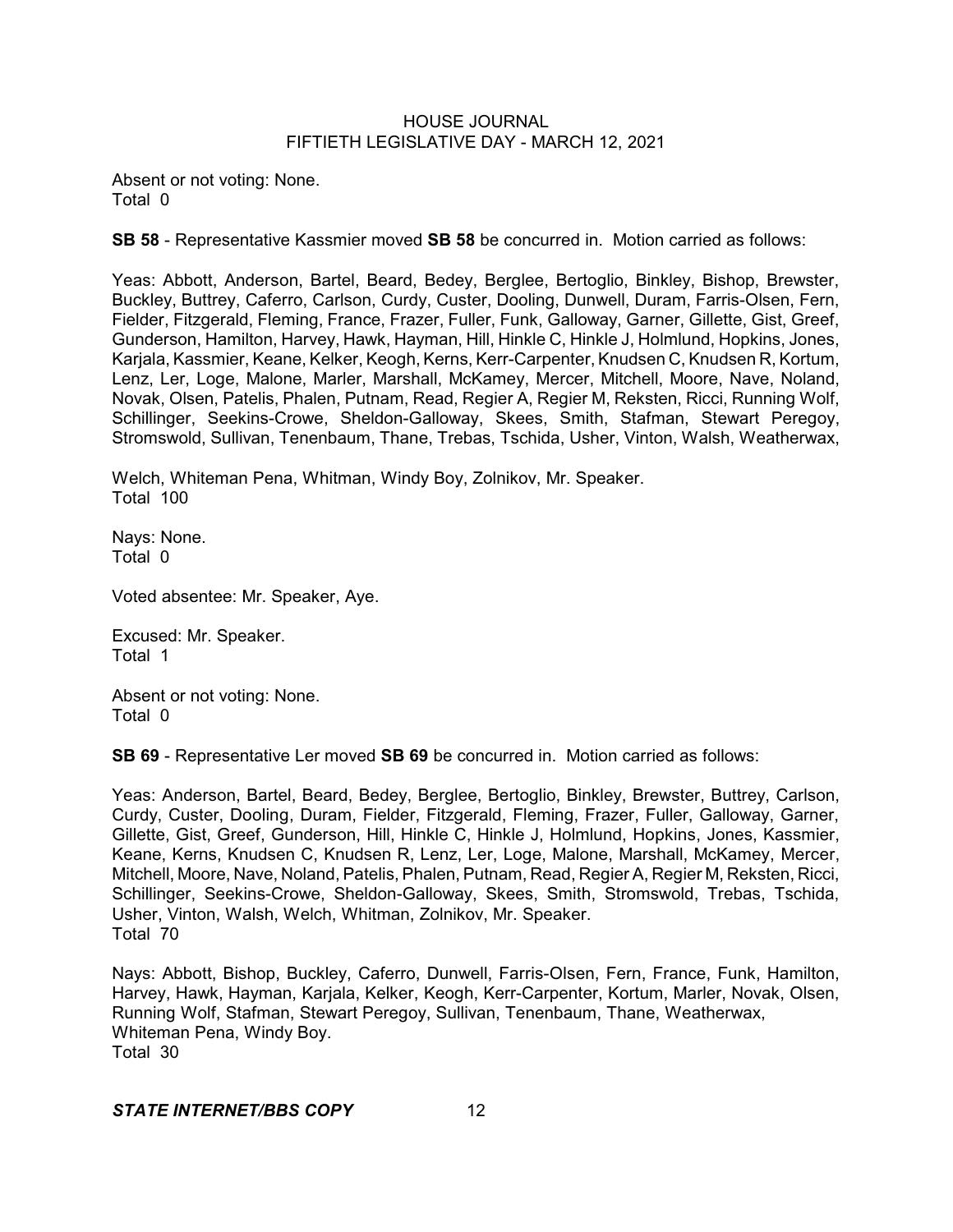Voted absentee: Mr. Speaker, Aye.

Excused: Mr. Speaker. Total 1

Absent or not voting: None. Total 0

**SB 125** - Representative Custer moved **SB 125** be concurred in. Motion carried as follows:

Yeas: Abbott, Anderson, Bartel, Beard, Bedey, Berglee, Bertoglio, Binkley, Bishop, Brewster, Buckley, Buttrey, Caferro, Carlson, Curdy, Custer, Dooling, Dunwell, Duram, Farris-Olsen, Fern, Fielder, Fitzgerald, Fleming, France, Frazer, Fuller, Funk, Galloway, Garner, Gillette, Gist, Greef, Gunderson, Hamilton, Harvey, Hawk, Hayman, Hill, Hinkle C, Hinkle J, Holmlund, Hopkins, Jones, Karjala, Kassmier, Keane, Kelker, Keogh, Kerns, Kerr-Carpenter, Knudsen C, Knudsen R, Kortum, Lenz, Ler, Loge, Malone, Marler, Marshall, McKamey, Mercer, Mitchell, Moore, Nave, Noland, Novak, Olsen, Patelis, Phalen, Putnam, Read, Regier A, Regier M, Reksten, Ricci, Running Wolf, Schillinger, Seekins-Crowe, Sheldon-Galloway, Skees, Smith, Stafman, Stewart Peregoy, Stromswold, Sullivan, Tenenbaum, Thane, Trebas, Tschida, Usher, Vinton, Walsh, Weatherwax, Welch, Whiteman Pena, Whitman, Windy Boy, Zolnikov, Mr. Speaker. Total 100

Nays: None. Total 0

Voted absentee: Mr. Speaker, Aye.

Excused: Mr. Speaker. Total 1

Absent or not voting: None. Total 0

**SB 130** - Representative Hill moved **SB 130** be concurred in. Motion carried as follows:

Yeas: Abbott, Anderson, Bartel, Beard, Bedey, Berglee, Bertoglio, Binkley, Bishop, Brewster, Buckley, Buttrey, Caferro, Carlson, Curdy, Custer, Dooling, Dunwell, Duram, Farris-Olsen, Fern, Fielder, Fitzgerald, Fleming, France, Frazer, Fuller, Funk, Galloway, Garner, Gillette, Gist, Greef, Gunderson, Hamilton, Hayman, Hill, Hinkle C, Hinkle J, Holmlund, Hopkins, Jones, Karjala, Kassmier, Keane, Kelker, Keogh, Kerns, Kerr-Carpenter, Knudsen C, Knudsen R, Kortum, Lenz, Ler, Loge, Malone, Marler, Marshall, McKamey, Mercer, Mitchell, Moore, Nave, Noland, Novak, Patelis, Phalen, Putnam, Read, Regier A, Regier M, Reksten, Ricci, Running Wolf, Schillinger, Seekins-Crowe, Sheldon-Galloway, Skees, Smith, Stafman, Stewart Peregoy, Stromswold,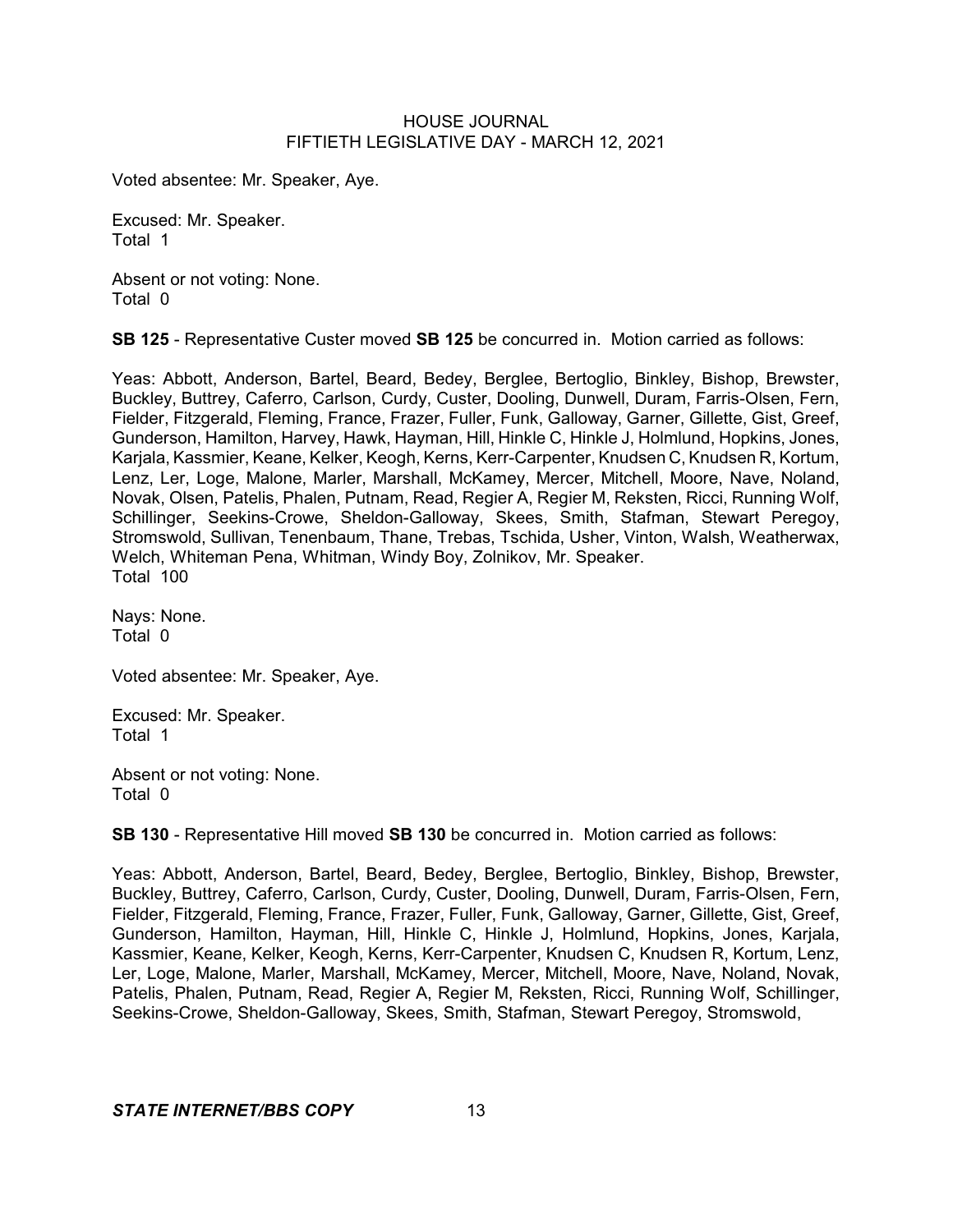Sullivan, Tenenbaum, Thane, Trebas, Tschida, Usher, Vinton, Walsh, Welch, Whiteman Pena, Whitman, Windy Boy, Zolnikov, Mr. Speaker. Total 96

Nays: Harvey, Hawk, Olsen, Weatherwax. Total 4

Voted absentee: Mr. Speaker, Aye.

Excused: Mr. Speaker. Total 1

Absent or not voting: None. Total 0

Majority Leader Vinton moved the Committee rise and report. Motion carried. Committee arose. House resumed. Mr. Speaker presiding. Chair Zolnikov moved the Committee of the Whole report be adopted. Report adopted as follows:

Yeas: Abbott, Anderson, Beard, Bedey, Berglee, Bertoglio, Binkley, Bishop, Brewster, Buckley, Buttrey, Carlson, Curdy, Custer, Dooling, Dunwell, Duram, Farris-Olsen, Fern, Fielder, Fitzgerald, Fleming, France, Frazer, Funk, Garner, Gillette, Gist, Greef, Gunderson, Harvey, Hawk, Hayman, Hill, Hinkle J, Hopkins, Kassmier, Kelker, Kerns, Knudsen C, Knudsen R, Kortum, Lenz, Ler, Loge, Malone, Marler, Marshall, McKamey, Moore, Noland, Novak, Patelis, Phalen, Putnam, Regier A, Regier M, Reksten, Running Wolf, Schillinger, Seekins-Crowe, Skees, Stafman, Sullivan, Tenenbaum, Thane, Trebas, Usher, Vinton, Walsh, Welch, Whitman, Windy Boy. Total 73

Nays: Hinkle C, Karjala, Mitchell, Olsen, Read, Smith, Stromswold, Tschida, Weatherwax, Whiteman Pena, Zolnikov. Total 11

Voted absentee: None.

Excused: Mr. Speaker. Total 1

Absent or not voting: Bartel, Caferro, Fuller, Galloway, Hamilton, Holmlund, Jones, Keane, Keogh, Kerr-Carpenter, Mercer, Nave, Ricci, Sheldon-Galloway, Stewart Peregoy. Total 15